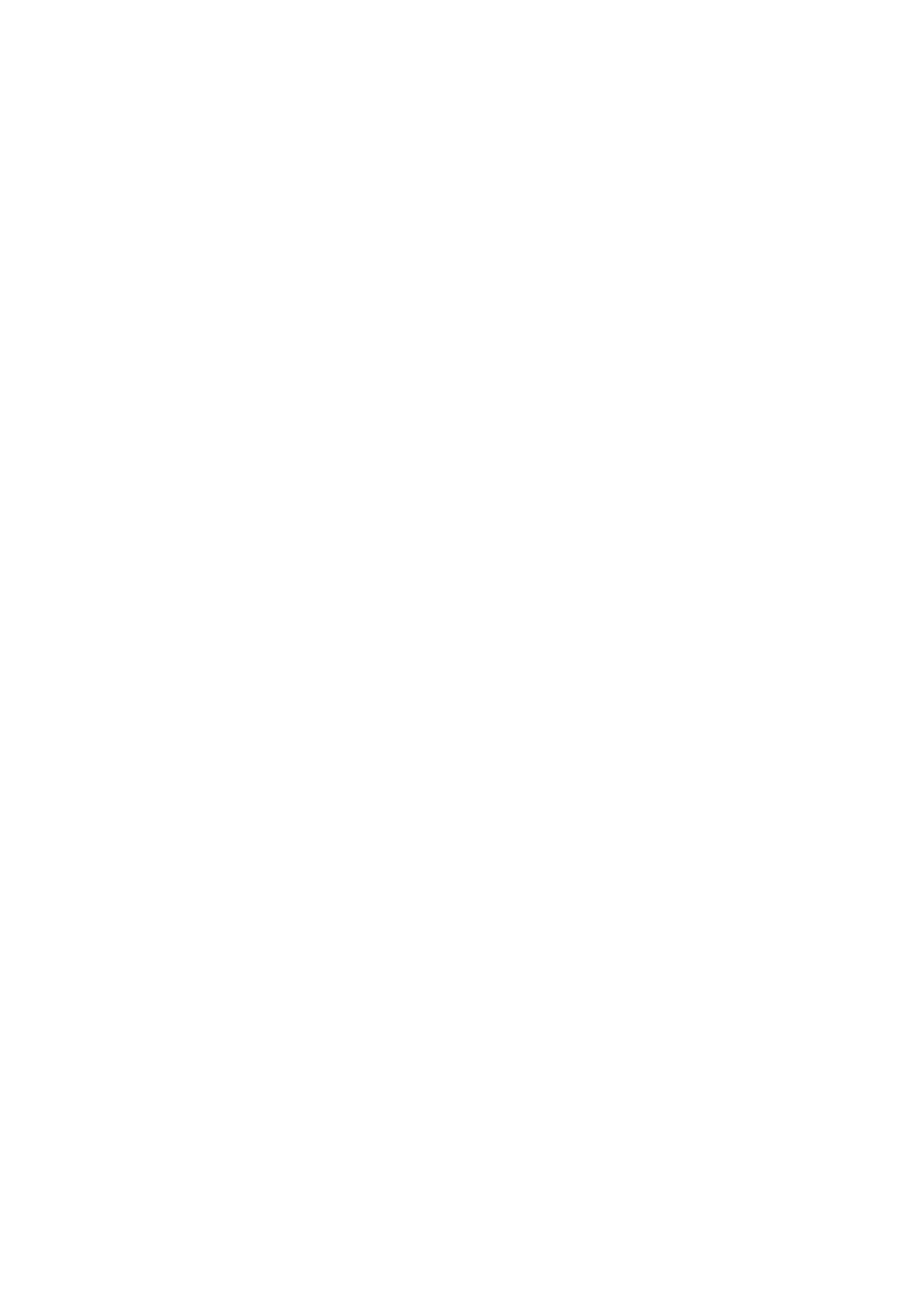in China in 1990 [Foster]. Its goal was to confirm the scientific data and treatment of Chinese *Rhubarb* utilized by Chinese Pharmacopeias [15].

# **Taxonomical Description**

Despite the fact that the species in Palmata family can be effectively distinguish from those in different segments by the palmate lobed leaves, the distinctions among types of Palmata family are questionable and for the most part dependent on the profundity of leaf division, that is, the leaves of *Rheum officinale* are lobed and that of *Rheum palmatum*  are half-separated, while, that of *Rheum tanguticum* and *Rheum laciniatum* are separated and direct, individually. It is outstanding that morphological characters are impacted by ecological factors and may shift during various developmental phases of plants. During our field review, *Rheum palmatum* and *Rheum tanguticum* were observed harder to be distinguished than *Rheum palmatum* and *Rheum officinale*. Many middle of the road characters among parted and half parted leaves can be seen with the expansion of populaces. In fact, *Rheum Tanguticum* is at first distributed by Regel as an assortment of *Rheum palmatum* [20].

Chinese *Rhubarb* can deliver as high as a "six to ten-foot jointed stalk," with inexactly spread groups of blossoms along the tips that develop red in color from their regularly white or yellow blooms. Its leaves are fairly "huge, spiked, and hand – molded," developing in width of at any rate a few feet. It is important to understand that only those types of *Rheum* with lobed leaves are certified for their medicinal use. Therefore, garden rhubarb, *R. Rhubarbarum*, just as some other assortment of species with either "undulating or 'wavy' leaves" are not founded for any medicinal reason. Moreover, one can decode Chinese *rhubarb* by its somewhat thick, deep roots while the perennial garden plant is composed overwhelmingly of "flashy buds and rhizome."

### **Phytochemistry**

Plants contain a variety of secondary metabolites such as tannins, terpenoids, alkaloids, flavonoids, phenols, steroids, glycosides, saponins, and anthraquinones which confer them a wide variety of pharmacological properties. It is, therefore, essential to identify the phytochemical constituents from medicinal plants employed in the traditional system for the treatment of various ailments. Moreover, examinations concerning antimicrobial exercises of medicinal plants can result in the alternate assets of therapeutic agents [21].

Medicinal plants are currently in extensive significance view because of their unique attributes as a big supply of healing phytochemicals that could result in the improvement of novel drugs. The vast majority of the phytochemicals from plant sources, for example, flavonoids and phenolics have been accounted for to have positive effect on health and cancer prevention. Modern Mediterranean and DASH (Dietary Approaches to Stop Hypertension) integrate a wealthy diet of phytochemicals from fruit and vegetable sources as the plant-based diet proved to extend the lifespan in Okinawan people, which has the largest number of centenarians. High content material of flavonoids and phenolics in medicinal plants has been related with their antioxidant exercises that play a role in the prevention of the development of agerelated disease, especially cause by oxidative pressure. With respect to the gainful phytochemicals in medicinal plants, the research on medicinal plants especially is as significant as the exploration on ordinary medications [22].

Significant phytoconstituents of the plant include anthraquinones (aloeemodin, physcion, emodin, chrysophanol, and rhein) and stilbenes (resveratrol and piceatannol) which holding anti-cancerous activities against prostate cancer, breast cancer, colon cancer, lymphoma, and leukemia. It is reported that phytoconstituents, oxanthrone esters (revandchinone-1, revandchinone-2, revandchinone-3, and revandchinone-4) demonstrated noteworthy antimicrobial activity against different microorganisms, namely, *Staphylococcus aureus, Bacillus subtilis* (Gram positive), *Klebsiella aerogenes, Chromobacterium violaceum*, *Pseudomonas aeruginosa*, (Gram negative), *Rhizopus oryzae*, and *Aspergillus niger*. Ethanolic extracts of the rhizome display antidiabetic and gastroprotective activities [23].

Anthraquinone is the most important class of phytochemicals, which is accountable for its pharmacological activities. These constituents are fundamentally present in rhizomes and roots. The predominant members of anthraquinone class consist of aloe-emodin, chrysophanol, emodin, rhein, and physcion, which might be proved as anticancer agents [24].

*Rheum palmatum* contains 5–10% tannins (gallotannin, catechin, and procyanidin). Tannins are phenolic compound discovered in numerous herbs and normal nourishments, for example, tea and sorrel. Tannins are astringent and are traditionally utilized for assortment of oozing or wet skin conditions. Therapeutically, tannins have been employed to deal with inflamed mucus membranes and diarrhea [25].

## **Pharmacological properties**

Many plant species belonging to different families have been reported to have aptitudinal traditional medicinal usage by different communities of peoples across globe. However, nowadays, we have new and different medicines for these diseases, which unfortunately are accompanied by various side effects. Subsequently, there is a dire need to have the active principals of natural origin which can be utilized for the treatment and additionally counteractive action of illnesses/infections with no side effects. Thus, there has been an increasing interest for characteristic plant items as these are increasingly good and safe to the human body with practically no harmful symptoms [26].

#### **Antioxidant activity**

Natural constituents such as polyphenols, phenolics, tannins, flavonoids, and terpenes possess antioxidant property to scavenge "free radicals" [27]. Antioxidant ability of phenolic compound is usually due to their reducing properties. Study regarding medicinal plants and vegetables revealed that plants are the great source of anti-oxidant properties. In biological systems, these plants are capable of applying against several oxidative stresses [28]. Since oxidative-stress is one of the reasons for the progression and development of certain lethal disorders and life-threatening diseases such as atherosclerosis, cancer, diabetes, neuronal degeneration, hepatotoxicity, and hyperlipidemia. Antioxidants from plant basis might be valuable in disease anticipation and treatment. Rather than commonly applied antioxidants such as butylated hydroxyl toluene (BHT) and butylated hydroxyl anisole (BHA) which have been limited, because of their toxicity and DNA harm induction-potential. Aqueous and methanolic root extracts of *Rheum* plant are reported to have anticancer and antioxidant potential [29]. In Chinese medicine, *Rheum palmatum* is utilized in the treatment of malignant growth and liver infirmities. The compounds such as maesopsin and marsupsin acquired from the root/rhizome extracts of *Rheum* are found to have antioxidant activity [11]. According to research based study, it has been reported that anthraquinone derivatives, for example, emodin, aloe-emodin, chrysophanol, rhein, and physcion have anti-angiogenic activity, by averting blood vessel development in zebrafish embryos [30].

## **Nephroprotective activity**

The impacts of toxic-metals on the kidney have been recognized for a long time. Nephrotoxicity may happen because of therapeutic or occupational exposure to these toxic metals. Heavy metals will in general collect in kidneys where they may create a wide range of functional and morphological impacts [31]. The nephroprotective activity of both the portions (water-insoluble and water-soluble) of alcoholic root extract of *Rheum* has been built up. The defensive impact of water-dissolvable extract is articulated on every one of the sections (S-1, S-2, and S-3) of the proximal tubule of kidney against mercury chloride, cadmium chloride, and potassium dichromate-induced nephrotoxicity in rodents. The water-insoluble part was found to have defensive impact on S-2 section only. The impact has been proposed due to the tannins present in the portion [32].

## **Antibacterial activity**

Antibacterial activity of a crude-extract from *Rheum palmatum* and its chief bioactive compounds (emodin, aloe-emodin, rhein, physcion, and